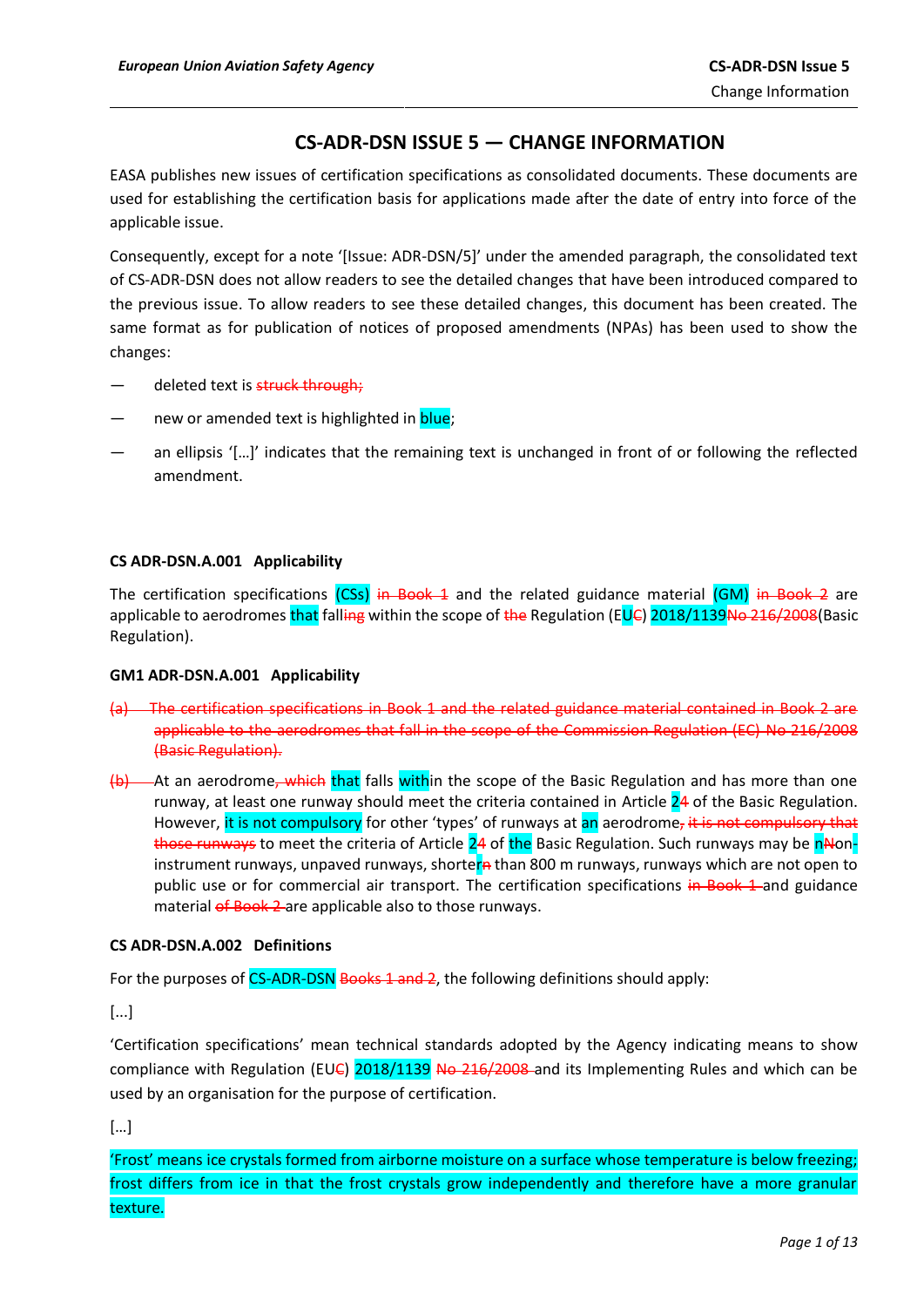Change Information

Note 1: 'Below freezing' refers to air temperature equal to or less than the freezing point of water (0 degree Celsius).

Note 2: Under certain conditions, frost can cause the surface to become very slippery and it is then reported appropriately as downgraded RWYCC.

[...]

'Ice' means water that has frozen or compacted snow that has transitioned into ice in cold and dry conditions.

'Instrument runway' means one of the following types of runways intended for the operation of aircraft using instrument approach procedures:

- 1. 'Non-precision approach runway': an instrument runway served by visual aids and at least one nonvisual aid, intended for landing operations following a type A instrument approach operation providing at least directional guidance adequate for a straight-in approach.
- 2. 'Precision approach runway, Category I': an instrument runway served by non-visual aids and at least one non-visual aids, intended for landing operations following a type B CAT I instrument approach operation with a decision height (DH) not lower than 60 m (200 ft) and either a visibility not less than 800 m or a runway visual range (RVR) not less than 550 m.
- 3. 'Precision approach runway, Category II': an instrument runway served by non-visual aids and at least one non-visual aids, intended for landing operations following a type B CAT II instrument approach operation with a decision height (DH) lower than 60 m (200 ft) but not lower than 30 m (100 ft) and a runway visual range (RVR) not less than 300 m.
- 4. 'Precision approach runway, Category III': an instrument runway served by non-visual aids and at least one non-visual aids, intended for landing operations following a type B CAT IIIA, IIIB or IIIC instrument approach operation to and along the surface of the runway and:
	- intended for operations with a decision height (DH) lower than 30 m (100 ft), or no decision height and a runway visual range (RVR) not less than 175 m; or
	- intended for operations with a decision height (DH) lower than 15 m (50 ft), or no decision height and a runway visual range (RVR) less than 175 m but not less than 50 m; or
	- intended for operations with no decision height (DH) and no runway visual range (RVR) limitations.

[...]

'Slush' means snow that is so water-saturated that water will drain from it when a handful is picked up or will splatter if stepped on forcefully snow which with a heel-and-toe slap-down motion against the ground will be displaced with a splatter; specific gravity: 0.5 up to 0.8.

'Snow' (on the ground):

- 'Dry snow' means snow from which a snowball cannot readily be made can be blown if loose or, if compacted by hand, will fall apart again upon release; specific gravity: up to but not including 0.35.
- 'Wet snow' means snow that contains enough water to be able to make a well-compacted, solid snowball, but water will not squeeze out which, if compacted by hand, will stick together and tend to or form a snowball; specific gravity: 0.35 up to but not including 0.5.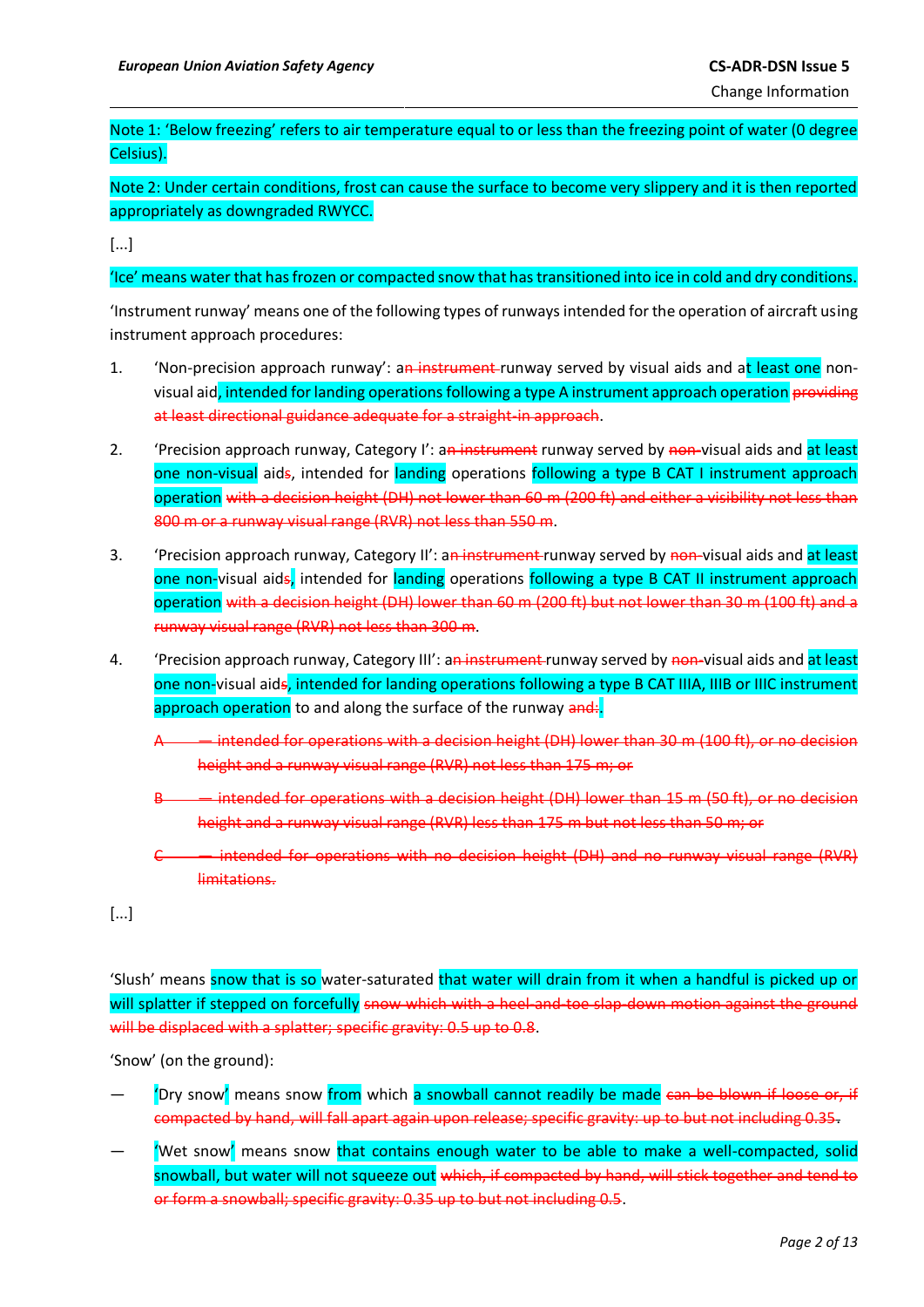Change Information

Compacted snow' means snow which that has been compressed compacted into a solid mass such that aeroplane tyres, at operating pressures and loadings, will run on the surface without significant further compaction or rutting of the surface resists further compression and will hold together or break up into lumps if picked up; specific gravity: 0.5 and over.

'Standing water' means water of depth greater than 3 mm.

Note: Running water of depth greater than 3 mm is reported as 'standing water' by convention.

[...]

'Type A instrument approach operation' means an instrument approach operation with a minimum descent height or decision height at or above 75 m (250 ft);

'Type B instrument approach operation' means an instrument approach operation with a decision height below 75 m (250 ft). Type B instrument approach operations are categorised as follows:

- 1. Category I (CAT I): a decision height not lower than 60 m (200 ft) and with either a visibility not less than 800 m or a runway visual range not less than 550 m;
- 2. Category II (CAT II): a decision height lower than 60 m (200 ft), but not lower than 30 m (100 ft) and a runway visual range not less than 300 m;
- 3. Category IIIA (CAT IIIA): a decision height lower than 30 m (100 ft) or no decision height and a runway visual range not less than 175 m;
- 4. Category IIIB (CAT IIIB): a decision height lower than 15 m (50 ft) or no decision height and a runway visual range less than 175 m, but not less than 50 m;
- 5. Category IIIC (CAT IIIC): no decision height and no runway visual range limitation.

[…]

'Wet ice' means ice with water on top of it or ice that is melting.

Note: Freezing precipitation can lead to runway conditions associated with wet ice from an aeroplane performance point of view. Wet ice can cause the surface to become very slippery. It is then reported appropriately as downgraded RWYCC.

## **GM1 ADR-DSN.B.030 Runway threshold**

[…]

- (e) Displaced threshold:
	- (1) If an object extends above the approach surface and the object cannot be removed, consideration should be given to displacing the threshold permanently.
	- (2) To meet the obstacle limitation objectives of the certification specifications<sub>7</sub> prescribed in Book  $\frac{1}{2}$ , Chapter H, the threshold should ideally be displaced down the runway for the distance necessary to provide that the approach surface is cleared of obstacles.

[…]

## **CS ADR-DSN.B.165 Objects on runway strips**

[...]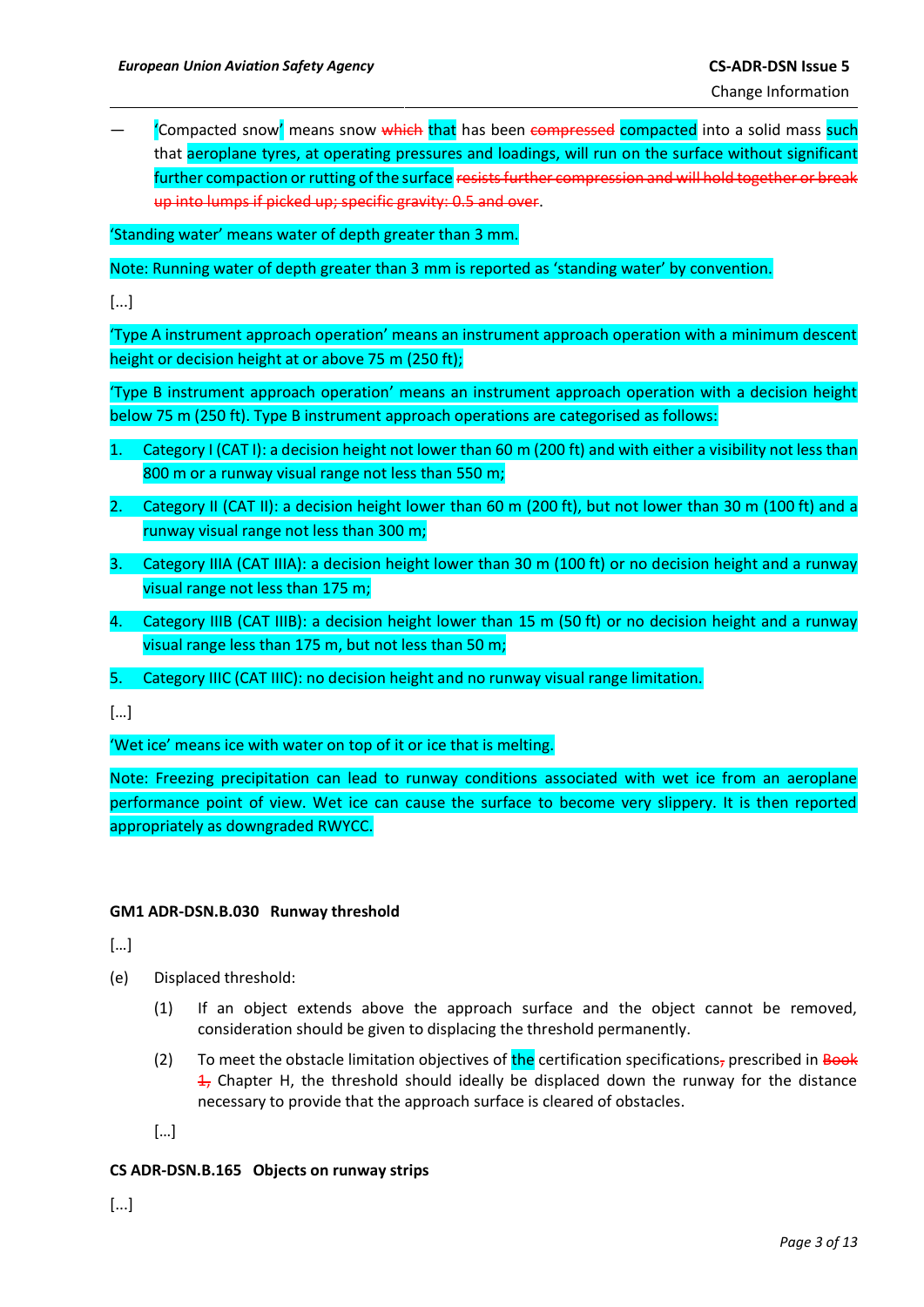- (b) No fixed object, other than visual aids required for air navigation or those required for aircraft safety purposes and which must be sited on the runway strip, and satisfying the relevant frangibility requirement in Chapter T, should be permitted on a runway strip:
	- (1) within 77.5 m of the runway centre line of a precision approach runway Category I, II or III where the code number is 4 and the code letter is F; or
	- (2) within 60 m of the runway centre line of a precision approach runway Category I, II or III where the code number is 3 or 4; or
	- (3) within 45 m of the runway centre line of a precision approach runway Category I where the code number is 1 or 2.

No mobile object should be permitted on this part of the runway strip during the for landing or take-off.

[…]

## **GM1 ADR-DSN.D.295 Rapid exit taxiways**

(a) The following guidance applies particularly to rapid exit taxiways (see Figure D-1). The general requirements for taxiways, as prescribed in the relevant certification specifications, Book 4 are also applicable to rapid exit taxiways. Guidance on the provision, location and design of rapid exit taxiways is included in ICAO Doc 9157, Aerodrome Design Manual, Part 2, Taxiways, Aprons and Holding Bays.

[…]

## **GM1 ADR-DSN.H.405 Applicability**

[…]

(g) In addition to the requirements described in  $\frac{B_0 - A}{A_0}$  the certification specifications of Chapter H, it may be necessary to call for other restrictions to development and construction on and in the vicinity of the aerodrome in order to protect the performance of visual and electronic aids to navigation and to ensure that such development does not adversely affect instrument approach procedures and the associated obstacle clearance limits.

#### **CS ADR-DSN.M.626 Simple approach lighting systems**

- (a) Location and composition:
	- (1) A simple approach lighting system should consist of a row of lights on the extended centre line of the runway extending, whenever possible, over a distance of not less than 420 m from the threshold with a row of lights forming a crossbar 18 m or 30 m in length at a distance of 300 m from the threshold (see Figure M-1).
	- (2) The certification specifications, as prescribed in Book 1-provide for the basic characteristics for simple approach lighting systems. For certain aspects of these systems, some latitude is permitted;<sub>r</sub> for example, in the spacing between centre line lights and crossbar.

[…]

## **CS ADR-DSN.M.630 Precision approach Category I lighting system**

[…]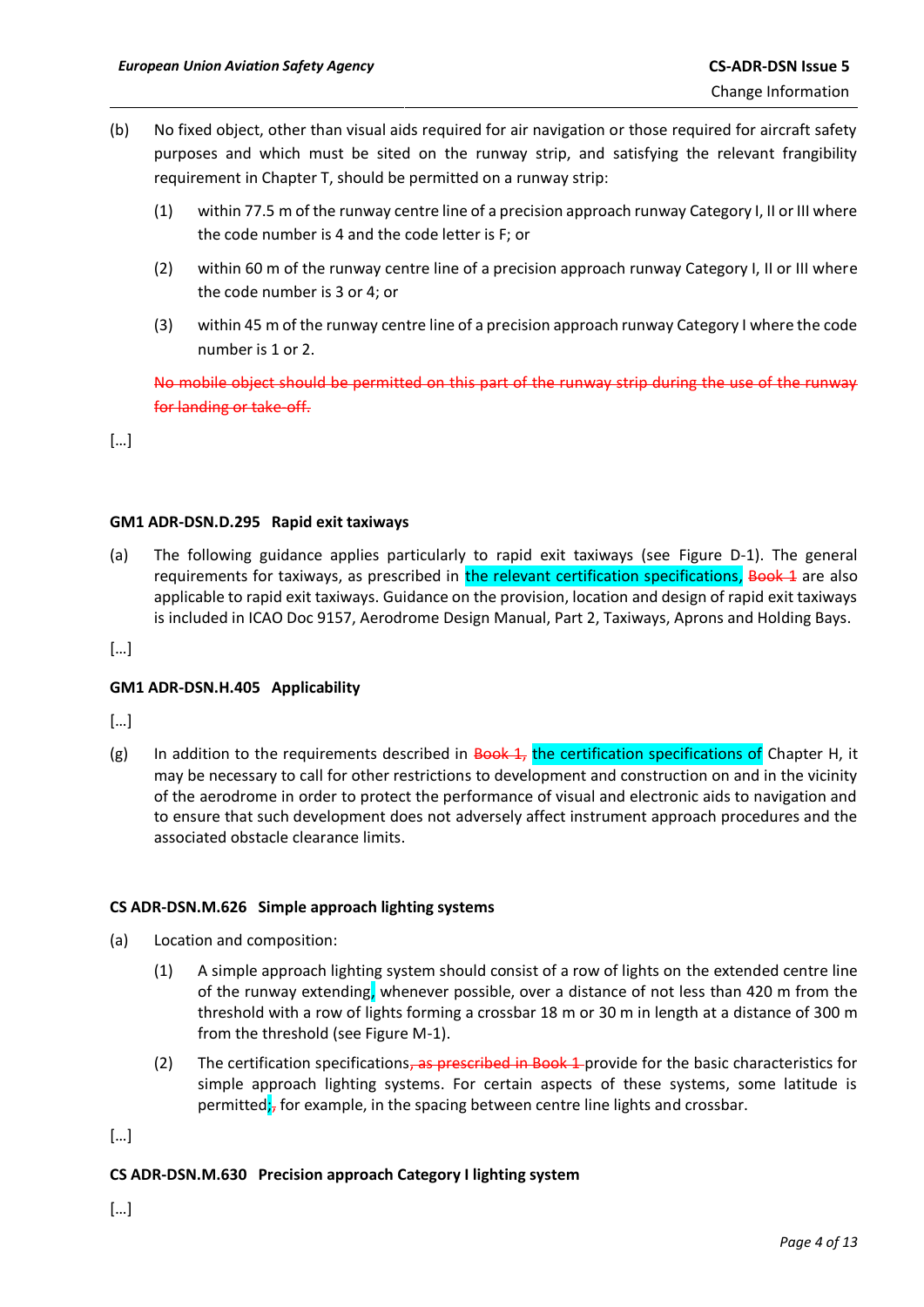## (c) Characteristics:

[…]

- (2) Where the serviceability level of the approach lights specified as a maintenance objective in  $\epsilon$ ADR-DSN.S.895 ADR.OPS.C.015 can be demonstrated, each centre line light position should consist of either:
	- (i) a single light source; or
	- (ii) a barrette.

When barrettes are composed of lights approximating to point sources, the lights should be uniformly spaced at intervals of not more than 1.5 m. The barrettes should be at least 4 m in length.

[…]

## **CS ADR-DSN.M.635 Precision approach Category II and III lighting system**

- (a) Location and composition:
	- (1) The approach lighting system should consist of a row of lights on the extended centre line of the runway, extending, wherever possible, over a distance of 900 m from the runway threshold. In addition, the system should have two side rows of lights, extending 270 m from the threshold, and two crossbars, one at 150 m and one at 300 m from the threshold, all as shown in Figure M-3A. Where the serviceability level of the approach lights specified as maintenance objectives in CS ADR-DSN.S.895 ADR.OPS.C.015 can be demonstrated, the system may have two side rows of lights extending 240 m from the threshold, and two crossbars, one at 150 m, and one at 300 m from the threshold, all as shown in Figure M-3B.
- […]
- (b) Characteristics
	- (1) The centre line of a precision approach Category II and III lighting system for the first 300 m from the threshold should consist of barrettes showing variable white, except that where the threshold is displaced 300 m or more, the centre line may consist of single light sources showing variable white. Where the serviceability level of the approach lights specified in  $C<sub>S</sub>$  ADR-DSN.S.895 ADR.OPS.C.015 can be demonstrated, the centre line of a precision approach Category II and III lighting system for the first 300 m from the threshold may consist of:
	- […]
	- (3) Where the serviceability level of the approach lights in CS ADR-DSN.S.895 ADR.OPS.C.015 as maintenance objectives can be demonstrated beyond 300 m from the threshold, each centre line light position may consist of either:
		- […]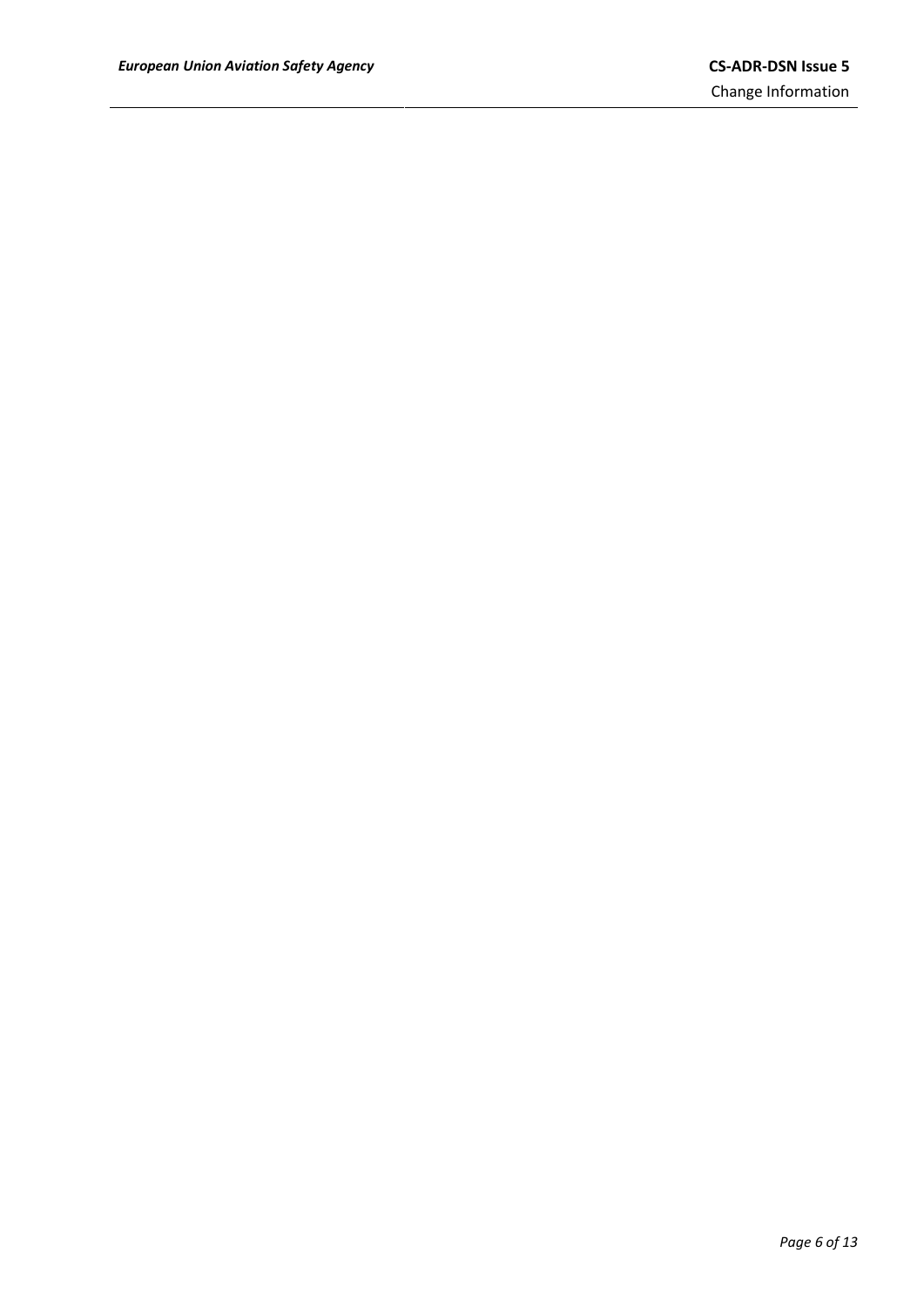

Figure M-3B. Inner 300 m approach and runway lighting for precision approach runways, Categories II and III, where the serviceability levels of the lights specified as maintenance objectives in <del>CS ADR DSN.S.895</del> ADR.OPS.C.015 (b)(1) to (3) can be demonstrated.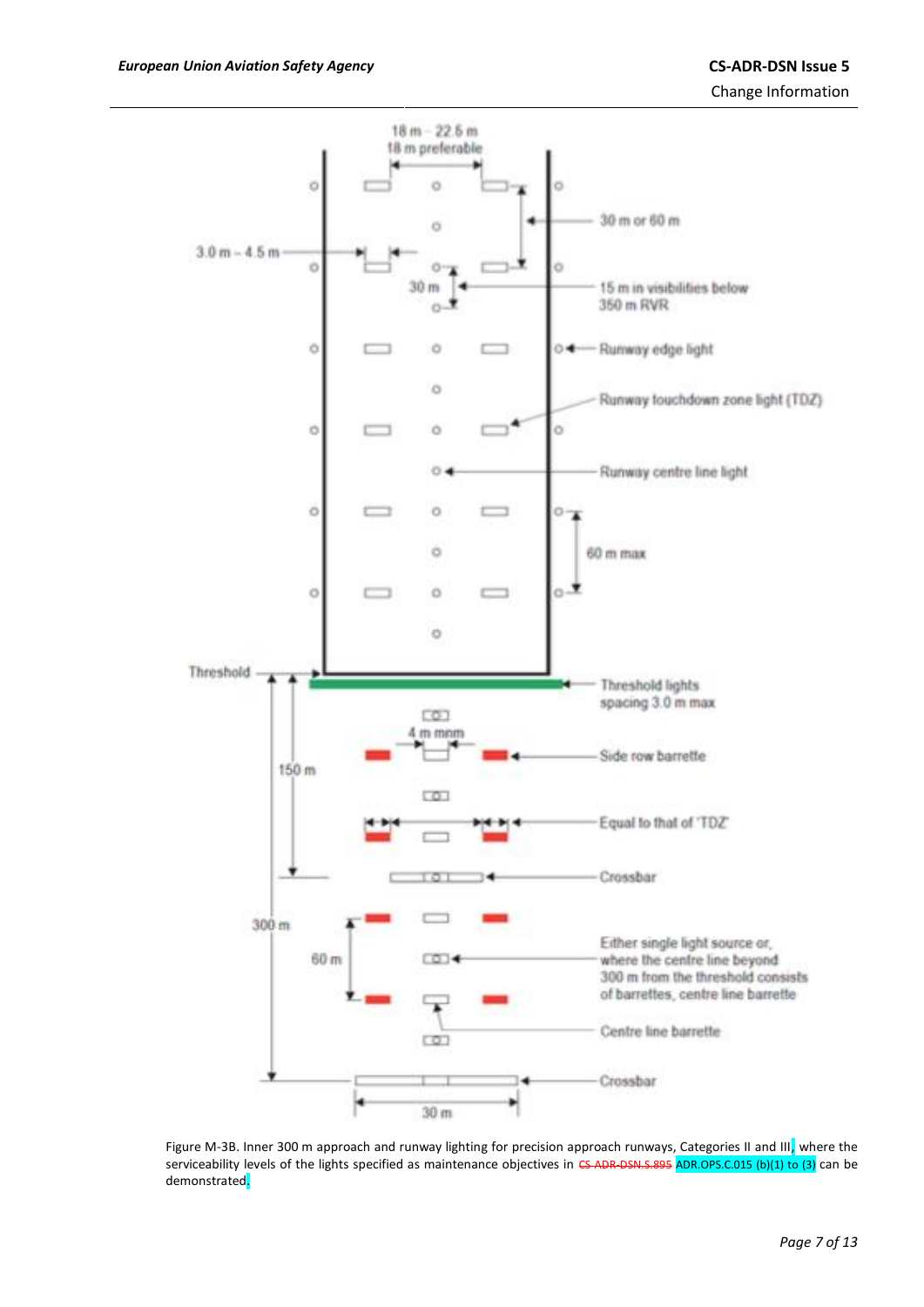[…]

#### **CS ADR-DSN.M.690 Runway centre line lights**

[…]

(c) Location: Runway centre line lights should be located along the centre line of the runway, except that the lights may be uniformly offset to the same side of the runway centre line by not more than 60 cm where it is not practicable to locate them along the centre line. The lights should be located from the threshold to the end at longitudinal spacing of approximately 15 m. Where the serviceability level of the runway centre line lights specified as maintenance objectives in CS ADR.DSN.S.895 ADR.OPS.C.015  $(b)(1)$  to  $(b)(3)$  can be demonstrated, and the runway is intended for use in runway visual range conditions of 350 m or greater, the longitudinal spacing may be approximately 30 m.

[…]

#### **CS ADR-DSN.M.705 Stopway lights**

(a) Applicability: Stopway lights should be provided for a stopway intended for use at night, or in runway visual range conditions less than a value of 800 m.

[…]

#### **CS ADR-DSN.Q.850 Lighting of other objects**

- intensity obstacle lights, Type C, should be displayed on vehicles and other excluding aircraft.
- Low-intensity obstacle lights, Type C, displayed on vehicles associated with should be flashing-blue and those displayed on other vehicles should be flashing-yellow.
- $\pm$ intensity obstacle lights, Type D, should be displayed on follow-me vehicles.
- Low-intensity obstacle lights on objects with limited mobility such as aerobridges should be fixed-red, , as a minimum, be in accordance with the specifications for low-intensity obstacle lights, Type A, in Table Q-1. The intensity of the lights should be sufficient to ensure conspicuity considering the intensity of the adjacent lights and the general levels of illumination against which they would normally be viewed.

*Intentionally left blank*

#### **GM1 ADR-DSN.Q.850 Lighting of other objects**

*Intentionally left blank*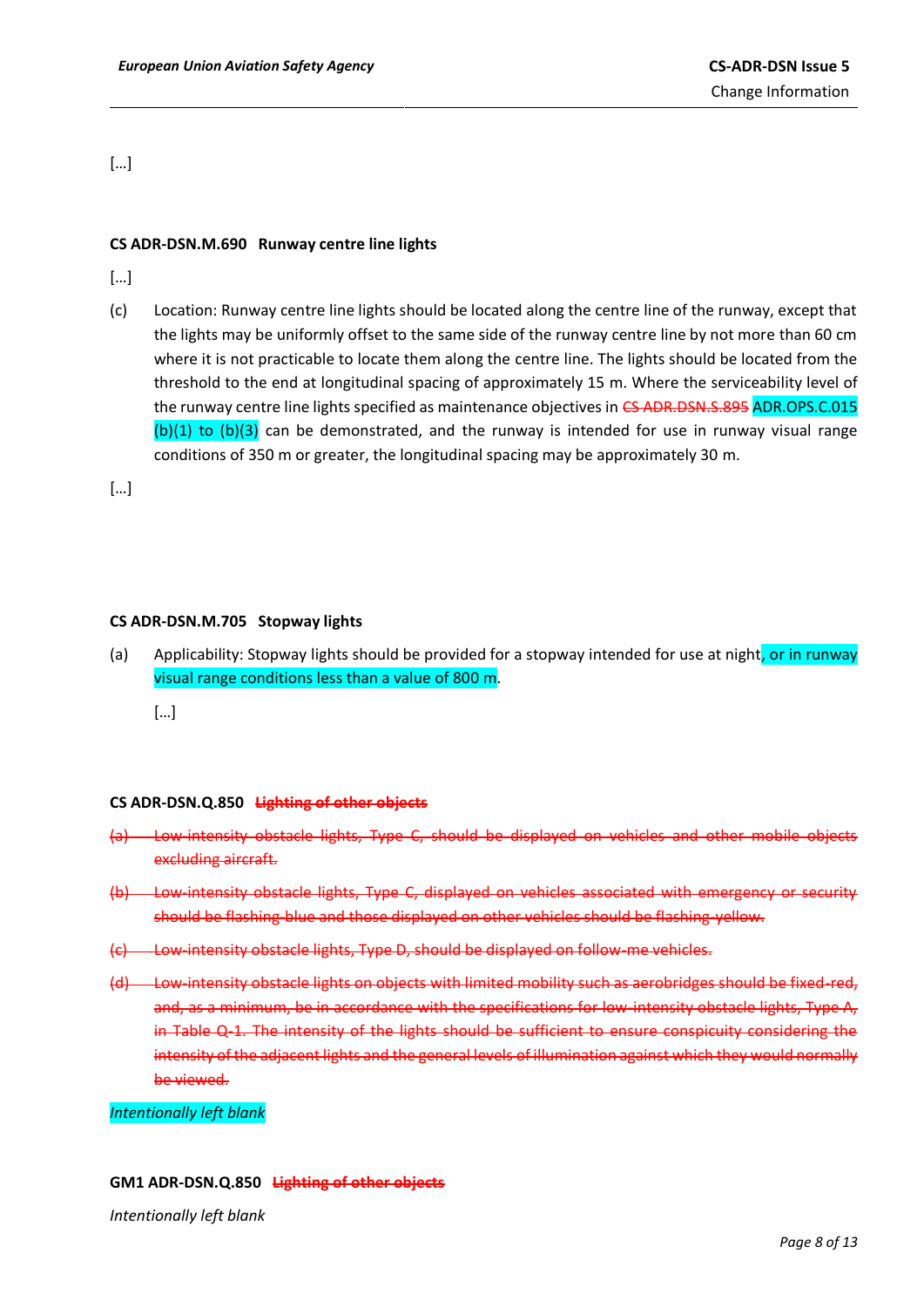## **CS ADR-DSN.R.855 Closed runways and taxiways, or parts thereof**

[…]

(d) When a runway, or taxiway, or portion thereof is permanently closed, all normal runway and taxiway markings should be *ebliterated* physically removed.

[...]

#### **GM1 ADR-DSN.R.855 Closed runway and taxiways, or parts thereof**

*Intentionally left blank* 

Information regarding the physical removal of runway and taxiway markings is contained in AMC1 ADR.OPS.C.015(d) and GM1 ADR.OPS.C.015(d).

**CS ADR-DSN.S.880 Electrical power supply systems**

[…]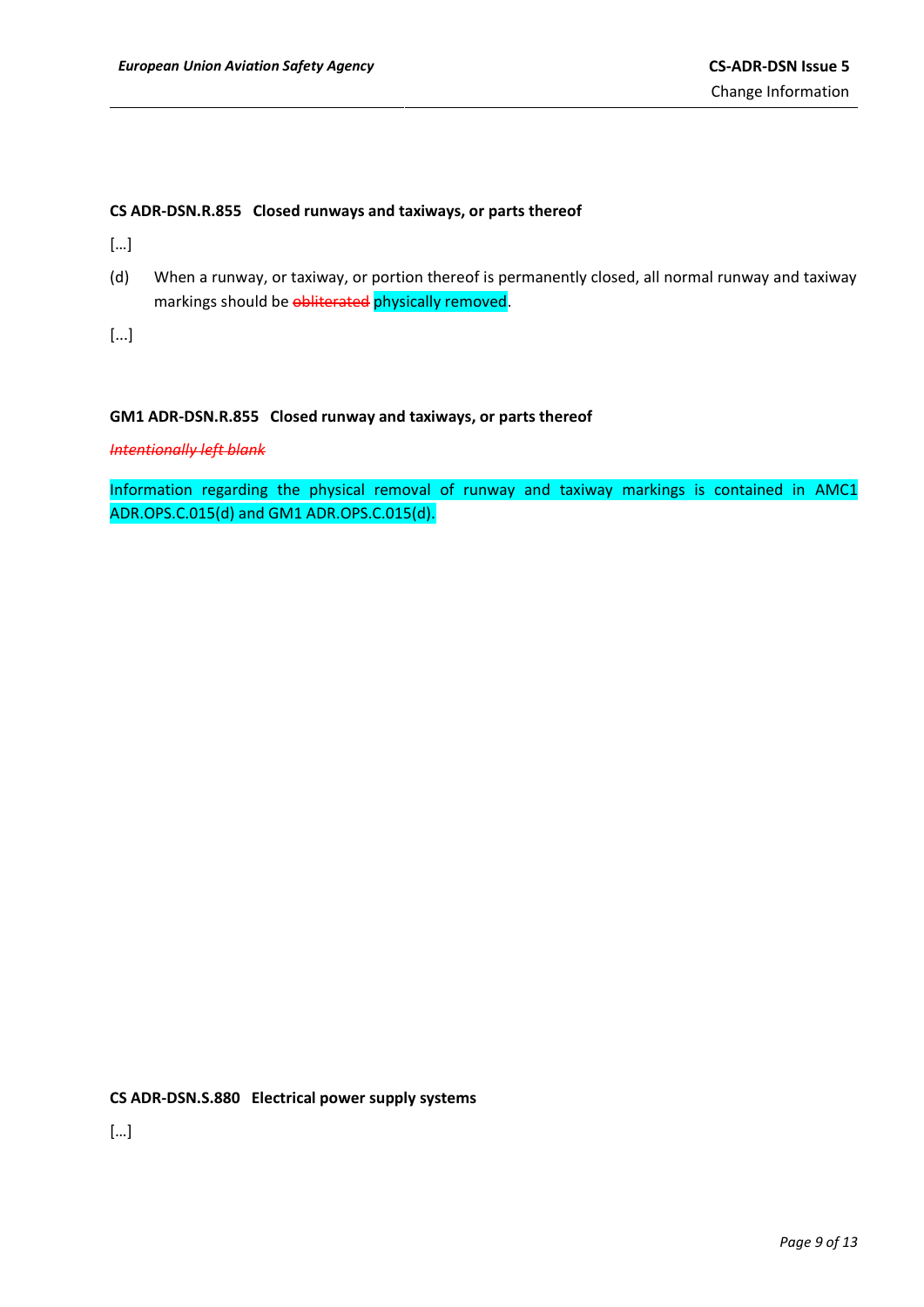| Runway                                                                                          | Lighting aids requiring power                                                                                                                                                                                                                                                                                                              | <b>Maximum switch-over</b><br>time                                                                                                                                   |
|-------------------------------------------------------------------------------------------------|--------------------------------------------------------------------------------------------------------------------------------------------------------------------------------------------------------------------------------------------------------------------------------------------------------------------------------------------|----------------------------------------------------------------------------------------------------------------------------------------------------------------------|
| Non-instrument                                                                                  | Visual approach slope indicators <sup>a</sup><br>Runway edge <sup>b</sup><br>Runway threshold <sup>b</sup><br>Runway end <sup>b</sup><br>Obstacle <sup>a</sup><br><b>Stopway end</b><br><b>Stopway edge</b>                                                                                                                                | See<br>CS ADR-DSN.S.875(d)<br>land<br>CS ADR-DSN.S.880(d)                                                                                                            |
| Non-precision approach                                                                          | Approach lighting system<br>Visual approach slope indicators <sup>a, d</sup><br>Runway edge <sup>d</sup><br>Runway threshold <sup>d</sup><br>Runway end <sup>d</sup><br>Obstacle <sup>a</sup><br><b>Stopway end</b><br>Stopway edge                                                                                                        | 15 seconds<br>15 seconds<br>15 seconds<br>15 seconds<br>15 seconds<br>15 seconds<br>15 seconds<br>15 seconds                                                         |
| Precision approach Category I                                                                   | Approach lighting system<br>Runway edge <sup>d</sup><br>Visual approach slope indicators <sup>a, d</sup><br>Runway threshold <sup>d</sup><br>Runway end<br>Essential taxiway <sup>a</sup><br>Obstacle <sup>a</sup><br><b>Stopway end</b><br><b>Stopway edge</b>                                                                            | 15 seconds<br>15 seconds<br>15 seconds<br>15 seconds<br>15 seconds<br>15 seconds<br>15 seconds<br>15 seconds<br>15 seconds                                           |
| Precision approach Category II/III                                                              | Inner 300 m of the approach lighting<br>system<br>Other parts of the approach lighting<br>system<br>Obstacle <sup>a</sup><br>Runway edge<br>Runway threshold<br>Runway end<br>Runway centre line<br>Runway touchdown zone<br>Runway guard lights<br>All stop bars<br><b>Essential taxiway</b><br><b>Stopway end</b><br><b>Stopway edge</b> | 1 second<br>15 seconds<br>15 seconds<br>15 seconds<br>1 second<br>1 second<br>1 second<br>1 second<br>15 seconds<br>1 second<br>15 seconds<br>1 second<br>15 seconds |
| Runway meant for take-off in<br>runway visual range<br>conditions less than a value of<br>800 m | Runway edge<br>Runway end<br>Runway centre line<br>All stop bars<br>Essential taxiway <sup>a</sup><br>Obstacle <sup>a</sup><br>Stopway end<br><b>Stopway edge</b>                                                                                                                                                                          | 15 seconds <sup>c</sup><br>1 second<br>1 second<br>1 second<br>15 seconds<br>15 seconds<br>1 second<br>15 seconds                                                    |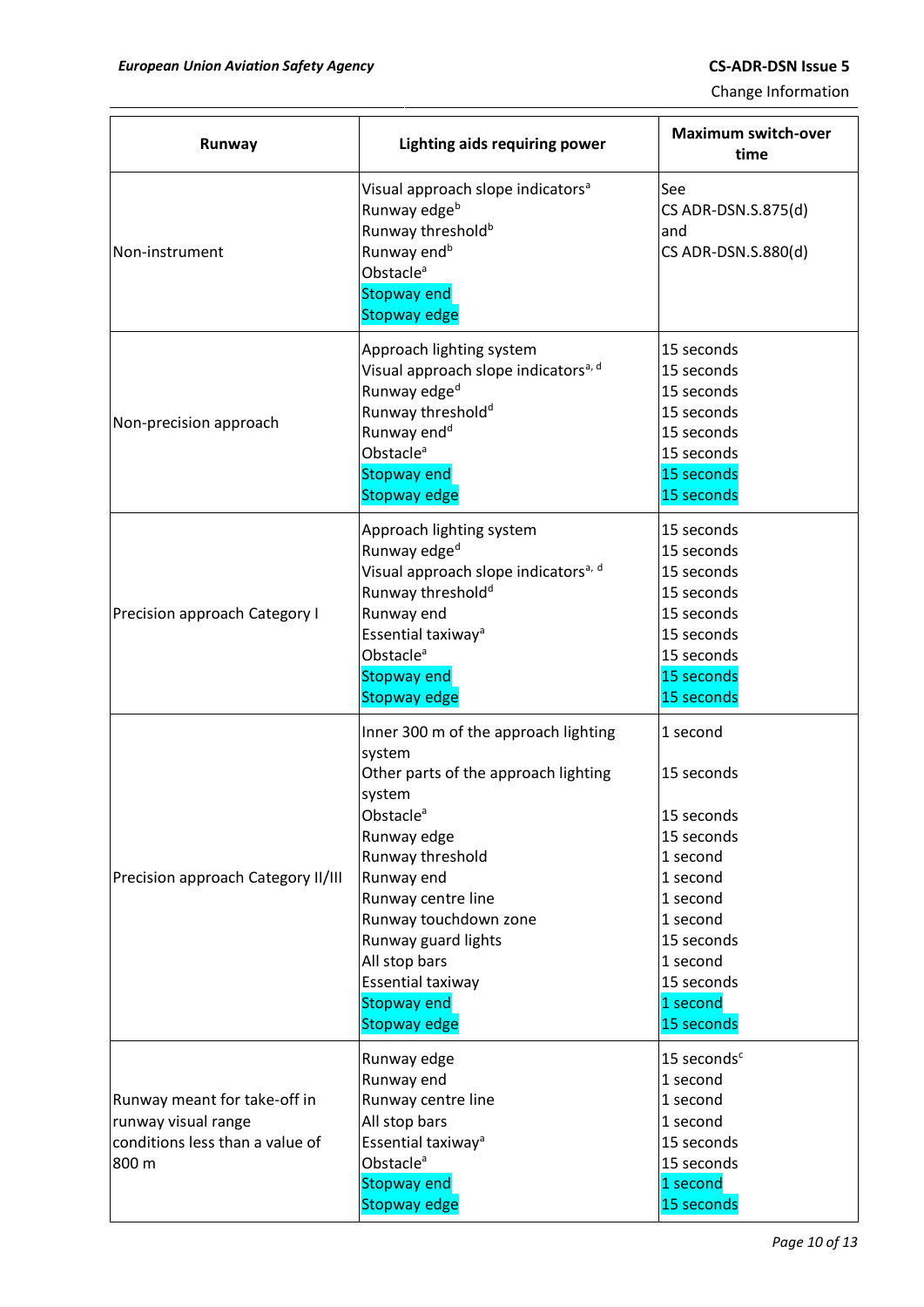- a. Supplied with secondary power when their operation is essential to the safety of flight operation.
- b. The use of emergency lighting should be in accordance with any procedures established.
- c. One second where no runway centre line lights are provided.
- d. One second where approaches are over hazardous or precipitous terrain.

Table S-1. Secondary power supply requirements (see CS ADR-DSN.S.875(d))

## **CS ADR-DSN.S.890 Monitoring**

[…]

(d) For a runway meant for use in runway visual range conditions less than a value of 550 m, the lighting systems detailed in Table S-1 should be monitored automatically so as to provide an indication when the serviceability level of any element falls below a minimum serviceability level specified in CS ADR-DSN.S.895(c) to (g) ADR.OPS.C.015 (b)(1) to (b)(7). This information should be automatically relayed to the maintenance crew.

[…]

### **CS ADR-DSN.S.895 Serviceability levels**

- (a) A light should be deemed to be unserviceable when the main beam average intensity is less than 50 % of the value specified in the appropriate Figure in CS ADR-DSN.U.940. For light units where the igned main beam average intensity is above the value shown in should be related to that design value.
- A system of preventive maintenance of visual aids should be employed to the marking  $\alpha$ system reliability.
- The system of preventive maintenance employed for a precision approach runway should have as its objective that, during any period of Category II or III operations runway lights are serviceable and that, in any even
	- ) are serviceable in each of the following particular significant significant significant significant significa
		- precision approach Category II and III lighting system, the inner 450 m;
		- runway centre line lights;
		- runway threshold lights; and
		- (iv) runway edge lights.
	- (2) 90 % of the lights are serviceable in the touchdown zone lights;
	- (3) 85 % of the lights are serviceable in the approach lighting system beyond 450 m; and
	- 75 % of the lights are serviceable in the runway end lights.
	- to provide continuity of guidance, the allowable percentage of uns should not be permitted in such a way as to alter the basic pattern of the lighting system.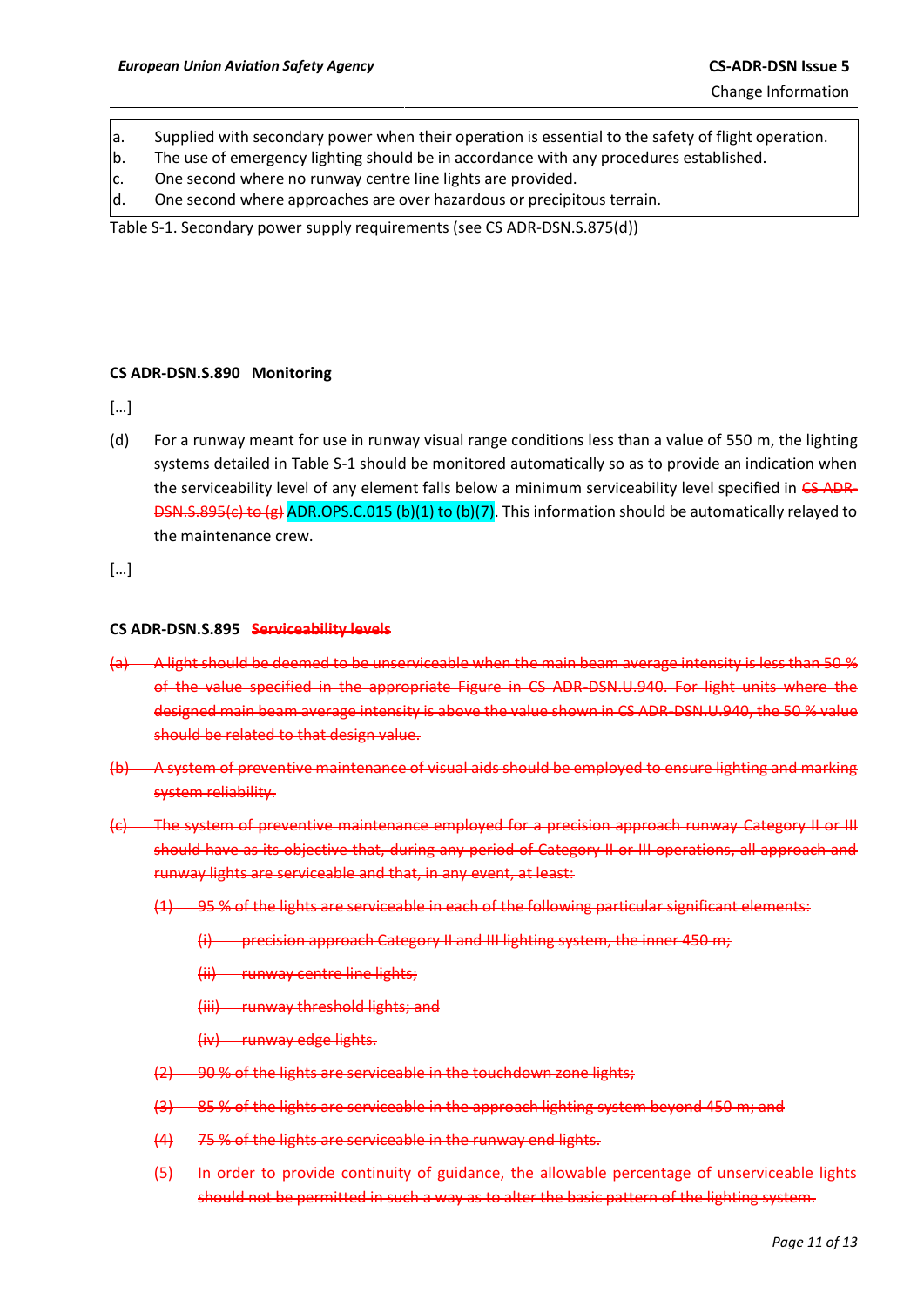- (6) Additionally, an unserviceable light should not be permitted adjacent to another unserviceable light, except in a barrette or a crossbar where two adjacent unserviceable lights may be permitted.
- (d) The system of preventive maintenance employed for a stop bar provided at a runway-holding position used in conjunction with a runway intended for operations in runway visual range conditions less than a value of 550 m should have the following objectives:
	- (1) no more than two lights should remain unserviceable; and
	- (2) two adjacent lights should not remain unserviceable unless the light spacing is significantly less than that specified.
- (e) The system of preventive maintenance employed for a taxiway intended for use in runway visual range conditions less than a value of 550 m should have as its objective that no two adjacent taxiway centre line lights be unserviceable.
- (f) The system of preventive maintenance employed for a precision approach runway Category I should have as its objective that, during any period of Category I operations, all approach and runway lights are serviceable and that, in any event, at least 85 % of the lights are serviceable in each of the following:
	- (1) precision approach Category I lighting system;
	- (2) runway threshold lights;
	- (3) runway edge lights; and
	- (4) runway end lights.

In order to provide continuity of guidance an unserviceable light should not be permitted adjacent to another unserviceable light unless the light spacing is significantly less than that specified.

- (g) The system of preventive maintenance employed for a runway meant for take-off in runway visual range conditions less than a value of 550 m should have as its objective that, during any period of operations, all runway lights are serviceable, and that in any event:
	- (1) at least 95 % of the lights are serviceable in the runway centre line lights (where provided) and in the runway edge lights; and;
	- (2) at least 75 % of the lights are serviceable in the runway end lights.

In order to provide continuity of guidance, an unserviceable light should not be permitted adjacent to another unserviceable light.

The system of preventive maintenance employed for a runway meant for take-off in runway visual range conditions of a value of 550 m or greater should have as its objective that, during any period of operations, all runway lights are serviceable, and that, in any event, at least 85 % of the lights are serviceable in the runway edge lights and runway end lights. In order to provide continuity of guidance, an unserviceable light should not be permitted adjacent to another unserviceable light.

| <b>Light type</b>                    | <b>CAT II/III Approach</b> | <b>CAT I Approach</b> | RVR<550m take-off RVR>550m take-off |  |
|--------------------------------------|----------------------------|-----------------------|-------------------------------------|--|
| Approach inner 450<br>$H^4$          | <del>95%</del>             | 85%                   |                                     |  |
| Approach outer 450<br>H <sup>2</sup> | 85%                        | <del>85%</del>        | $\overline{\phantom{a}}$            |  |
| <b>Runway threshold</b>              | <del>95%</del>             | <del>85%</del>        |                                     |  |